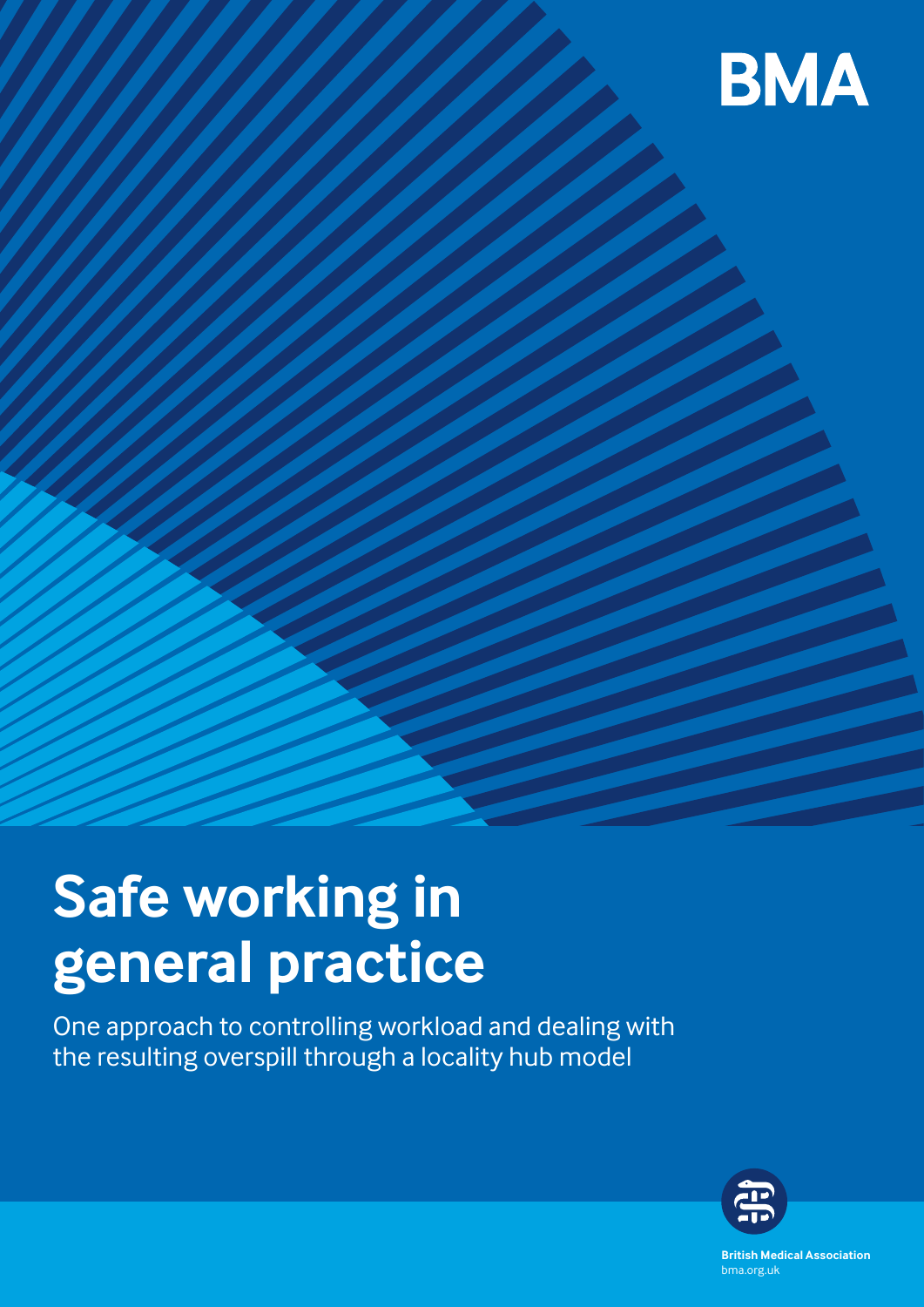# **Introduction**

General practice is in crisis, with a marked increase in workload at a time of underinvestment and a shortage of GPs. Demand will continue to grow due to an aging population and it is essential that GPs are able to protect themselves and their patients from excessive workload and the impact it has on patient safety and quality of care.

The BMA's GPC (General Practitioners Committee) first discussed a *Campaign for Safe Working in General Practice* in February 2016. Its report, *Responsive, safe and sustainable: our urgent prescription for general practice*, published in April 2016, was an attempt by the profession's representatives to quantify the needs of the service both operationally and strategically.<sup>1</sup>

Since then the NHS in England has produced the GP Forward View (April 2016)<sup>2</sup> and the King's Fund has published Understanding pressures in General Practice (May 2016).<sup>3</sup> Both papers clearly identify workload as one of the major causes of the current crisis within general practice and recognise the need for solutions.

The GP Forward View has committed to developing locality hubs (also referred to as primary care access hubs) throughout the country in order to provide additional clinical capacity.

GPC believes that the primary purpose of the hubs should be to provide sustainable support for GPs within practices to work safely; however, as the hubs develop they would likely serve a range of other useful functions, providing a foundation for new models of care in the community and offering clear benefits for patients.

This paper has been produced to stimulate discussion, proposing a model that could be used by localities across the UK, altered and adapted to suit local conditions. It is not intended to be a complete solution to the crisis in general practice, but is a pragmatic approach to the unsustainable increase in workload. Available evidence is used to present one method for quantifying safe working levels. The paper then describes the locality hub model in more detail, outlining the concept in the context of current service pressures and policy priorities. It also raises a variety of operational considerations and highlights a small number of case studies where a hub model is already being trialled.

# **Working limits for general practice**

Discussions with stakeholders about actually setting limits to working days reveal a paucity of hard evidence and a hesitation particularly among GPs to tackle the problem. This reluctance comes from a fear of management control and a long-standing view that professionalism will be undermined by any central limitation of workload, even if this originates from the profession itself. These are genuinely held views and any attempt to alter GPs' working lives needs to take them into account, with wide-ranging engagement and clear clinical leadership.

The RCGP (Royal College of General Practitioners) document *Patient safety implications of general practice workload* (July 2015) correctly identified the problem, but stated that 'there is no concept of "full" in the general practice setting'.<sup>4</sup>

The current recruitment and retention issues are an opportunity for the profession to re-visit this accepted truth. Initial conversations with NHS England, commissioners and patient representatives suggest a clear recognition of the workload crisis and the need to apply a pragmatic solution that could enable a safer and more patient sensitive approach to the management of workload.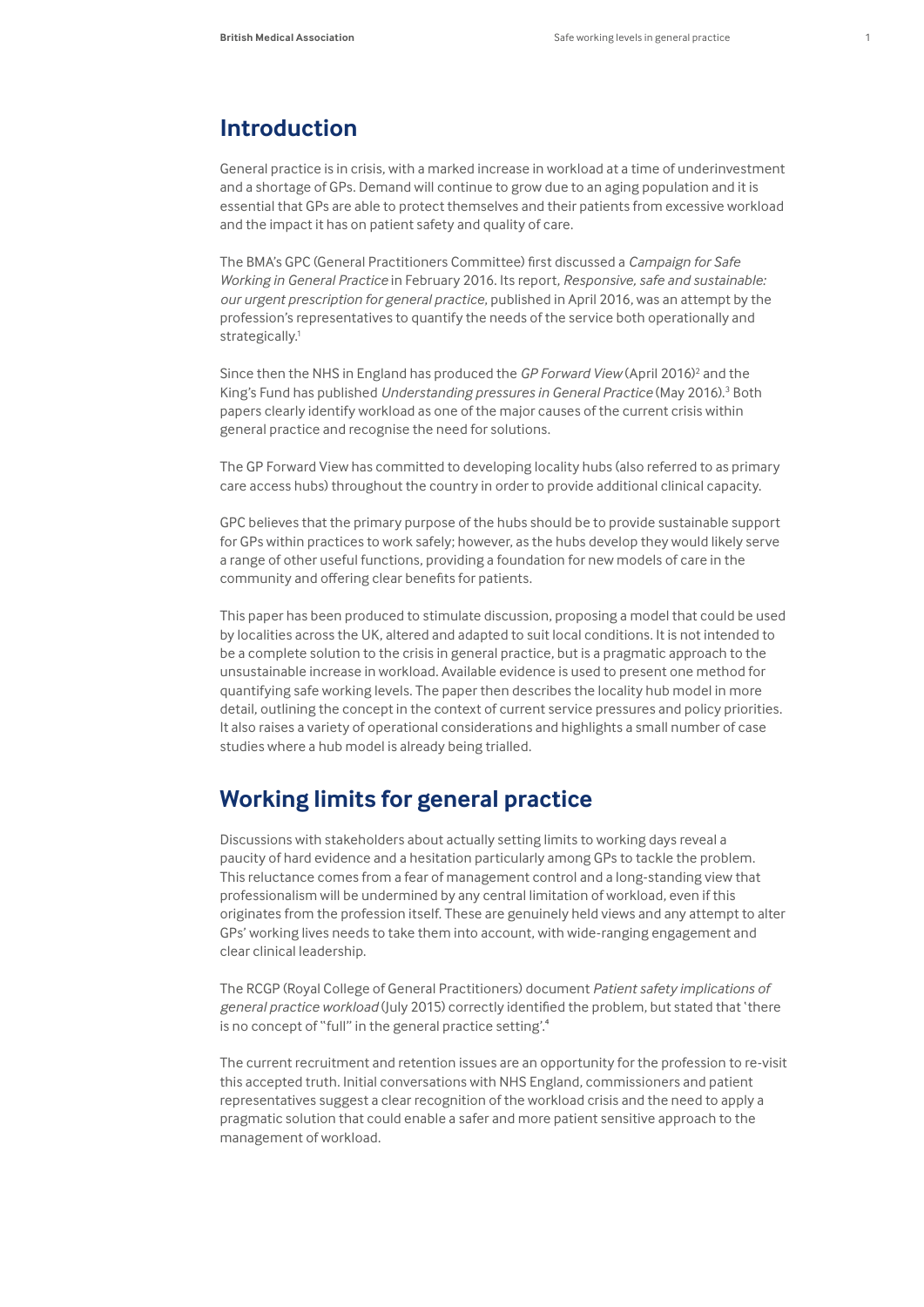### **Quantifying safe working**

Quantifying safe working is complex and determining appropriate limits on workload will depend on the unique circumstances of each practice. It will need to take into account list size, patient mix and complexity and workforce among other factors. However, it is clear that rethinking how clinical consultations are managed is a necessary step in controlling GP workload.

### **Lengthening appointment times**

The immediate introduction of 15 minute appointments would allow improved decision making and case management, and should reduce the administrative burden outside clinic times by facilitating more activity within the appointment. As patients increasingly present with more complex conditions, longer consultation times are necessary to ensure safe and high quality patient care. Clearly clinics, patients and doctors vary in their needs and expectations, and the use of telephone triage further adds to potential variables. But, this proposal does fit with minimum expectations of the system, and therefore comes closer to defining what is actually expected from the contract with the NHS.

### **Reducing the number of clinical contacts per week**

It is unreasonable to expect that practices currently have the capacity to lengthen appointment times to safely care for an increasingly complex patient mix and maintain the same levels of clinical contacts per week. Practices will therefore need to look at how they can limit the number of available consultations. The thought process outlined below should provide a useful guide to limiting clinical contacts, based on known accepted parameters.<sup>i</sup>

- Minimum appointments required per week = 72/1000 patients (NHSE via McKinsey, but widely accepted)<sup>5</sup>
- Average list size per GP = 1600 approx. (2014 NHS/HSCIC figures) Therefore required appointments per GP per week = 115
- 115 appointments at 15 minutes each = 28.75 hours
- 115 appointments over 9 sessions is 13 face to face per session
- 13 appointments at 15 minutes each gives a clinic session of 3.2 hours. (BMA contract suggests 9 sessions of 3.5 hours)

There is an argument that 115 appointments per week should be considered to be the quantified commissioned activity of an NHS GP.<sup>ii</sup> This figure also brings the daily face to face total down to below 25, which has been proposed as a sustainable level of activity when looking at European comparators (BJGP Jan 2016).<sup>6</sup>

Clearly the above only refers to direct patient contact and does not take into account additional activities undertaken during the day, such as dealing with test results, letters, referrals and other administration, audits, practice development, travelling to home visits etc.

i Please note that nurse appointments have not been taken into account in this paper, but it is anticipated that within a safe working environment practices will have considerable leeway to plan how they address patient needs.

ii While the numbers used in the worked example are derived from English data, the method could be followed with equivalent data from Scotland, Northern Ireland and Wales.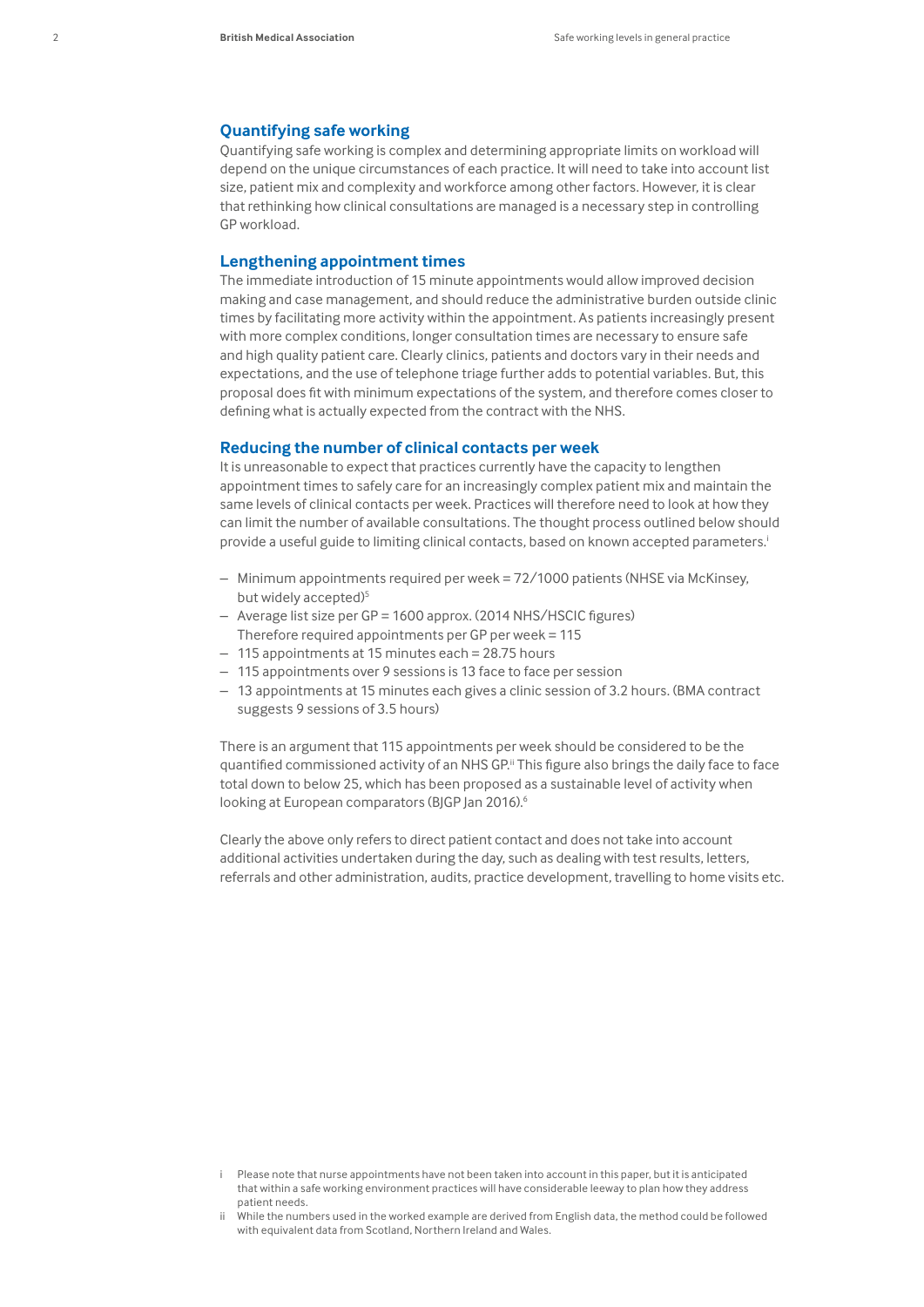### **Commissioning**

A quantified level of activity could be commissioned as part of a more integrated primary care environment. The GP Forward View quotes *Making time in general practice* (October 2015), published by the NHS Alliance and Primary Care Foundation, in which it was estimated that 27% of GP appointments could be avoided through greater integration, use of a wider primary care team and improved administration.7

If the NHS commissioned an integrated service from practices, with a modest 20% reduction in GP activity, both patients and clinicians might improve their demand management and focus more accurately on actual clinical need. The excess demand could then be separately commissioned from practices working together – one method for doing this is a locality hub model as described later in this paper. The diagram below illustrates the proposed commissioning change.



Limiting workload to within safe limits makes sense for patients and greatly increases the chance of retaining and recruiting GPs by reducing the likelihood of stress and burnout.

The commissioned work of an NHS practice could be quantified using, among other variables including non-clinical workload, the figures above. This means that the GMS/PMS contract would be quantified in terms of the number of appointments offered. Clearly this could be translated by practices into allocations of face to face or telephone time, but the important point is that for the first time practices would be actively encouraged to limit their clinical work to within safe parameters.

This can be a difficult concept for GPs who have for generations seen themselves as proudly picking up patients' every issue and acting as their advocates within the NHS. This proposal does not threaten these two principles, but the idea that GPs can continue to manage any number of increasingly complex clinical situations is outdated and unsafe. Limiting workload to within safe limits makes sense for patients and greatly increases the chance of retaining and recruiting GPs by reducing the likelihood of stress and burnout.

Commissioning an integrated system will be necessary in areas where the demand on general practice outstrips capacity. The provider of the overflow service should ideally be a practice or GP owned company or super-practice, but funding must come from the commissioner (channelled through practices) and not from existing practice income. The system can only operate if practices are freed to operate at a safe level within the resources available.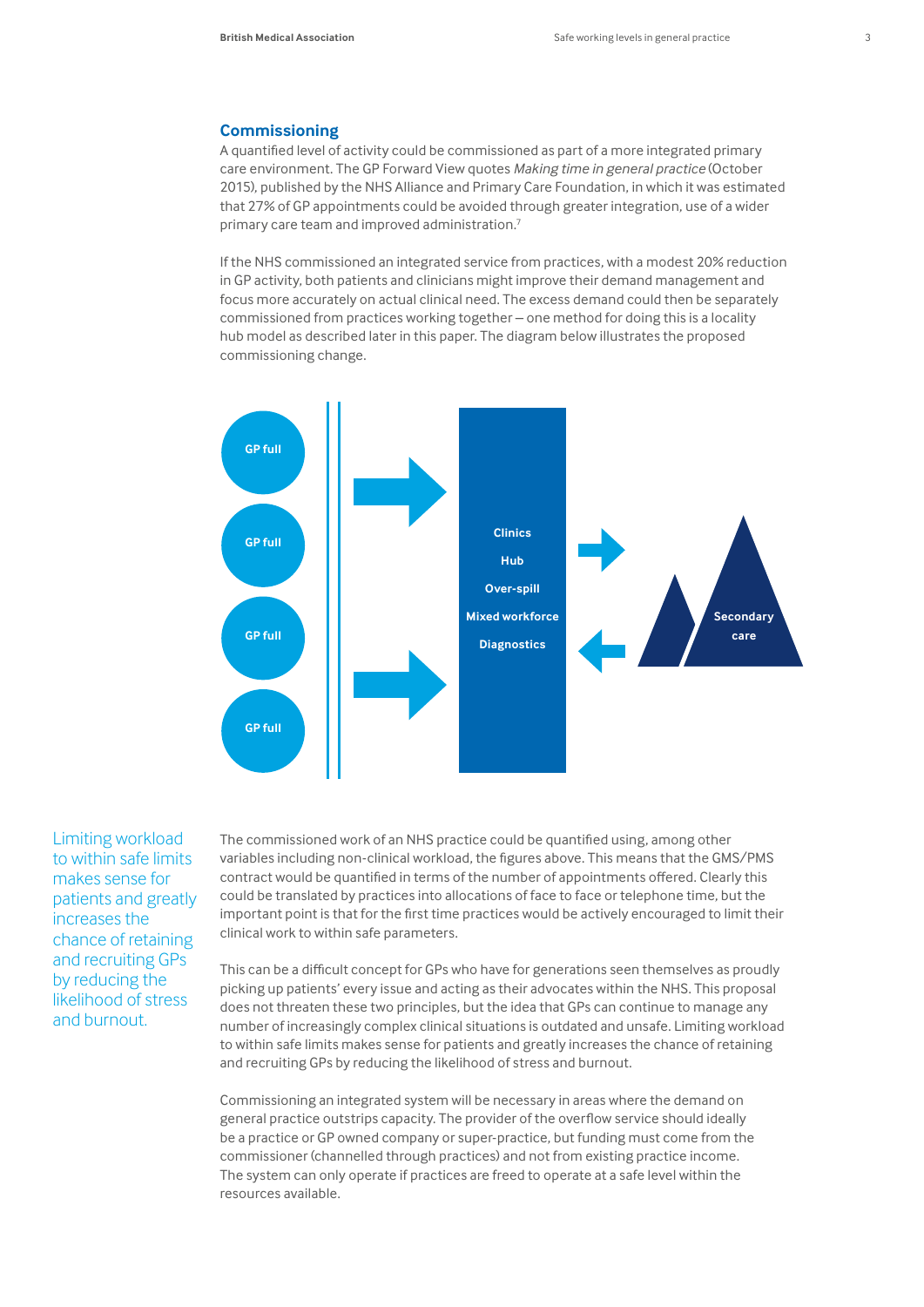The GP Forward View commits to providing additional capacity for appointments within core and extended hours. It promotes the model of practices working collectively at scale to extend access and it proposes to support CCGs in commissioning additional capacity via hubs, building on lessons learned from the Prime Minister's GP Access Scheme.

The locality hub model as proposed in this paper offers a GP-led overflow model that CCGs could commission from practices as part of an integrated system which supports safe working.

### **Essex CCG moves to reduce workload**

One Essex CCG is currently working on precisely the model outlined in this paper.

The figures below are taken from an activity return completed by practices in a single week in the CCG towards the end of 2015. The initial numbers are therefore actual, and the proposed changes to the system are based on moving or managing such an actual workload.

| - Registered Population         | 155.425 |
|---------------------------------|---------|
| - Total GP Appointments offered | 11293   |
| - Total GPs (WTE)               | 80.95   |
| - Appointments per GP per week  | 139.5   |

If the CCG were to commission an integrated service such as the locality hub described in this paper, one could make the assumption that 20% of this activity should move to the hub to be dealt with by a wider team and properly organised triage.

**This would reduce the appointments per GP to 111.6, a figure remarkably close to the number of appointments in a quantified GMS contract as described earlier in this paper.**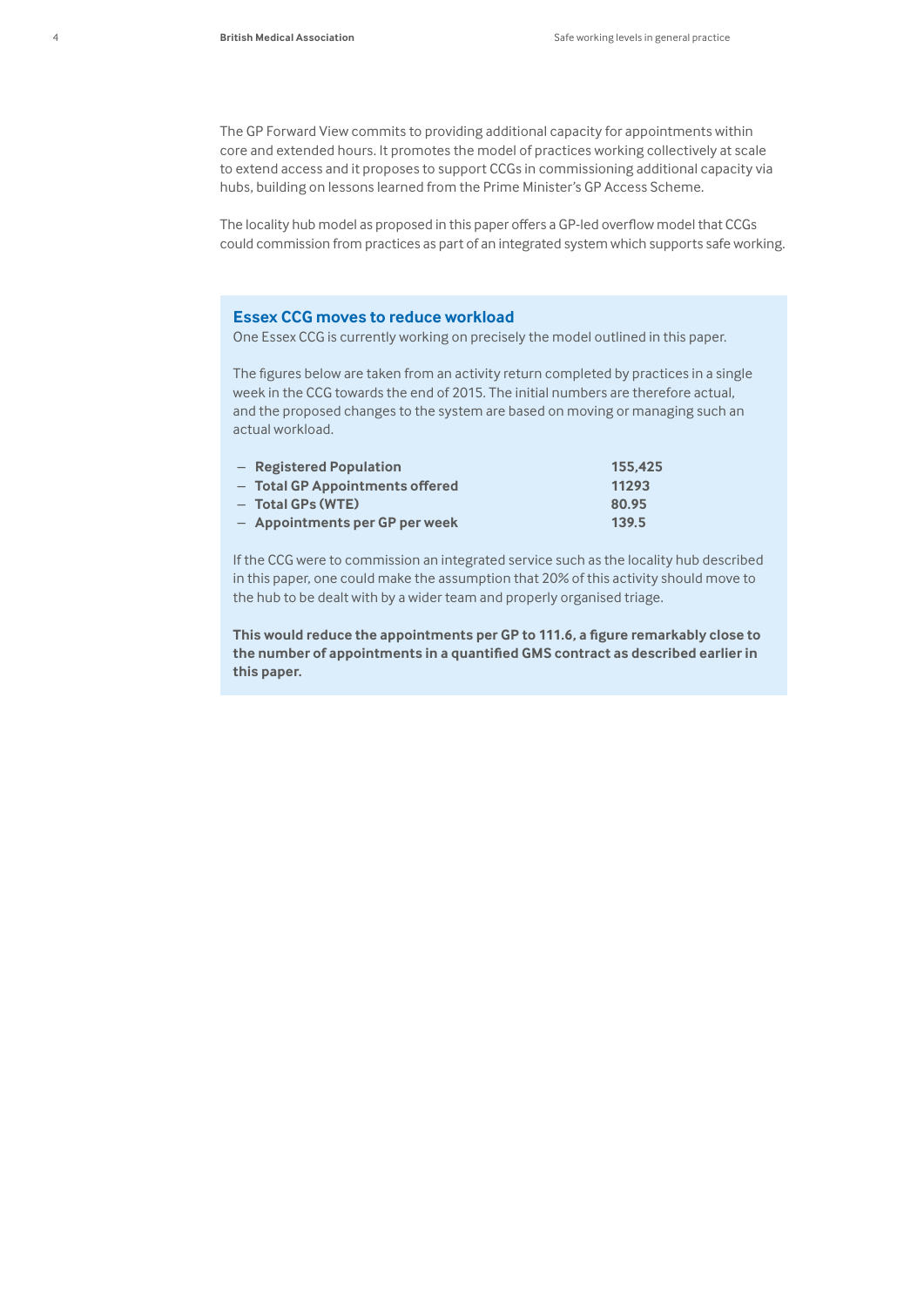# **The concept of locality hubs**

The sole initial purpose of locality hubs is the stabilisation and sustainability of general practice.

The model described here could be used by localities across the UK, altered and adapted to suit local structures, geography and patient needs.

Hubs are more likely to develop within existing collaborative or partnership boundaries.

The sole initial purpose of locality hubs is the stabilisation and sustainability of general practice. Hubs are not walk-in centres: each hub would help manage demand across a number of practices and their respective patient lists, ensuring that patients in excess of safe working limits can still be seen by a GP or the wider primary care health team.

However, to gain traction and make a significant difference, the wider benefits of the model will also need to be articulated to commissioners, patients and clinicians.

In addition to supporting safe working, hubs would enable GP practices to achieve benefits from working collaboratively at scale. These benefits could include: workforce development; flexible employment patterns and paths, which would support recruitment and retention; opportunities for wider service provision across a range of healthcare professionals; and improved access for patients.

In line with the vision behind MCPs (multi-speciality providers), well-developed models would help integrate primary and community services and could help to reduce pressure on emergency departments and referrals to secondary care. The model described here could be used by localities across the UK, altered and adapted to suit local structures, geography and patient needs.

### **Funding**

In England, the GP Forward View commits to the commissioning and funding of services to provide extra primary care capacity across the country, backed by over £500 million of recurrent funding by 2020/21. It also commits to a £171 million one-off investment by CCGs from 2017/18 for practice transformational support. Recurrent funding is essential if hubs are to establish a permanent workforce and provide sustainable support. Funding is also available to localities through the national Sustainability and Transformation Fund, which will prioritise initiatives such as the spread of new care models and improving primary care access and infrastructure.

Centred on the support of local practices, hubs will form an integral part of a new model of primary care, and resources must therefore be channelled through individual practices. This could take the form of a "locality payment", which, with the agreement of commissioners, would be paid to practices, but available only for the purposes of running the locality hub.

### **Scale**

Hubs could operate across different numbers of GP practices and their associated patient lists. The size of care community will depend on local demand, structures and geography, but hubs are more likely to develop within existing collaborative or partnership boundaries.

The case studies in this paper illustrate five different hub models that are already being trialled in Oxfordshire, Lambeth, Gosport, the New Forest and Southwark. All of the GP practices involved in these hubs were already working together in an alliance or federation before their hub was established. At present, the hubs individually cover anything from between 39,000 and 152,000 patients, or four and 22 GP practices. The hubs in Gosport and the New Forest are both standalone, and although they both fall within the broader Hampshire MCP vanguard, each locality is semi-autonomous. The other three examples are networks of between two and six hubs. As the model in Gosport demonstrates (currently four practices covering 39,000 patients), a small number of practices could pilot a hub, with the intention of then opening it out to other practices in their federation or locality. Alternatively, the hub could launch at scale.

The case studies cover both rural and urban locations. They suggest that if hubs are in central, accessible locations and the model is implemented flexibly (for example, making allowances for patients who have transport issues), it can be successful across differing local geographies. However, as highlighted by the pilot in Oxfordshire, further research is needed into the potential for differing levels of service take-up. It may not be appropriate to establish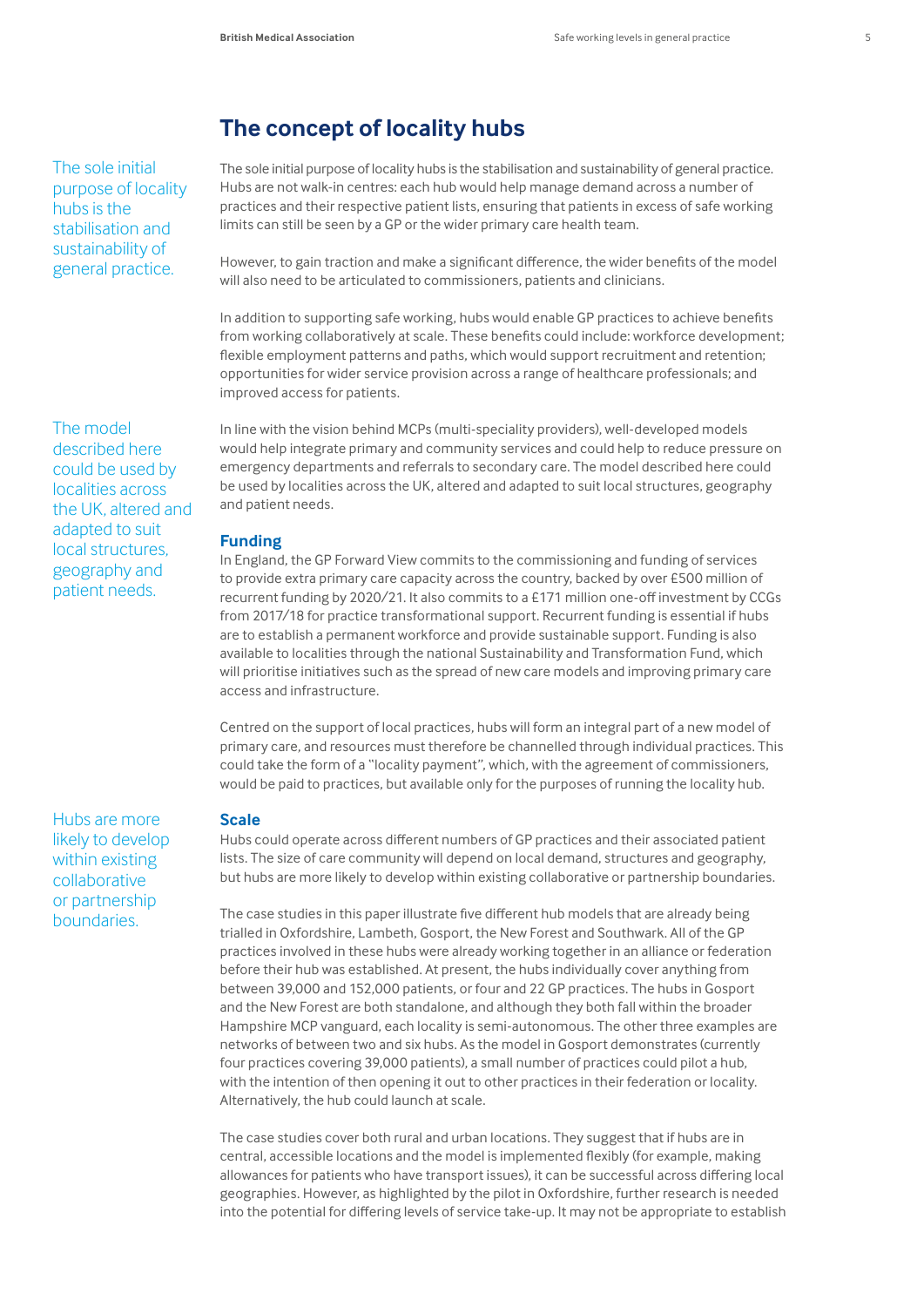a hub in very remote areas, although localities could still consider using and adapting elements of the model according to local needs.

### **Opening hours**

In order to manage demand and support GP practices to work safely, hubs will need to be open during core hours. Given the drive for extended access, it is likely that hubs would also offer evening and some weekend appointments. Feedback from current sites suggests patients particularly value the ability to access appointments during the evening; offering these through hubs should ensure that individual practices do not all need to open during the evening.

While the GP Forward View states that the level of capacity required on different days of the week will be up to local commissioners and schemes to determine in light of patient demand in their area and to ensure best value for money, the drive for extended access is likely to continue. Indeed, there will be some minimum access requirements, which will be published later this year and tested with current Prime Minister's GP Access Fund sites.

While there is also a clear ambition to increase integration between different urgent care services, the service offered by locality hubs would be distinguishable from OOH (out of hours) services and NHS 111. It should be for local areas to decide how this integration is enabled and what (if any) level of OOH service hubs will provide.

### **Appointments**

Hubs are not walk-in centres: each hub would help manage demand across a number of practices and their respective patient lists.

Hubs need to be able to offer same day urgent appointments if they are to ensure that patients in excess of safe working limits can still be seen by a GP or the wider primary care health team. However, hubs are not walk-in centres: each hub would help manage demand across a number of practices and their respective patient lists.

Hubs could only offer urgent appointments, and they could offer them at any time, or only when practices have reached working limits. Alternatively, hubs could offer a combination that included some pre-bookable or routine appointments, as long as sufficient capacity was protected to support practices that reach working limits.

Peer pressure between practices should allow minimum levels of both quantity and quality of care across the locality. If necessary, safeguards could be put in place to ensure that practices do not manipulate the booking of appointments; however, the introduction of central management is likely to prevent practices from entering the system and would therefore be self-defeating.

Localities will need to decide how they wish to balance urgent and ongoing care needs between practices and the hub. For example, it might be appropriate for patients with long term conditions to receive ongoing care from well-developed hubs, due to the wide range of healthcare professionals that would be based there; however, localities may decide that the continuity of care that local practices can offer is of greater benefit to these patients. In a less-developed hub model it is likely that localities will try to ensure that patients with more complex care needs are managed by their own practice. This is a decision which each practice and its partners will need to make based on its circumstances. Nevertheless, it is important to avoid a "two-tier" system of care emerging and ensure that there is clear communication and engagement with patients in advance of any changes.

The hubs in the case studies mainly offer urgent appointments: Oxfordshire and Gosport only offer same-day appointments, whereas the others also offer a small number of prebookable appointments, particularly for routine nurse-led services or for evening or weekend GP appointments. As with opening hours, the GP Forward View states that while the balance of pre-bookable and same day appointments will be determined at a local level, some minimum requirements will be published later this year.

An integrated system, with a reduction in available appointments at each practice, should begin to reduce DNAs (did not attend), particularly if PPGs (patient participation groups) are closely involved in implementation. Appointments would start to have increased value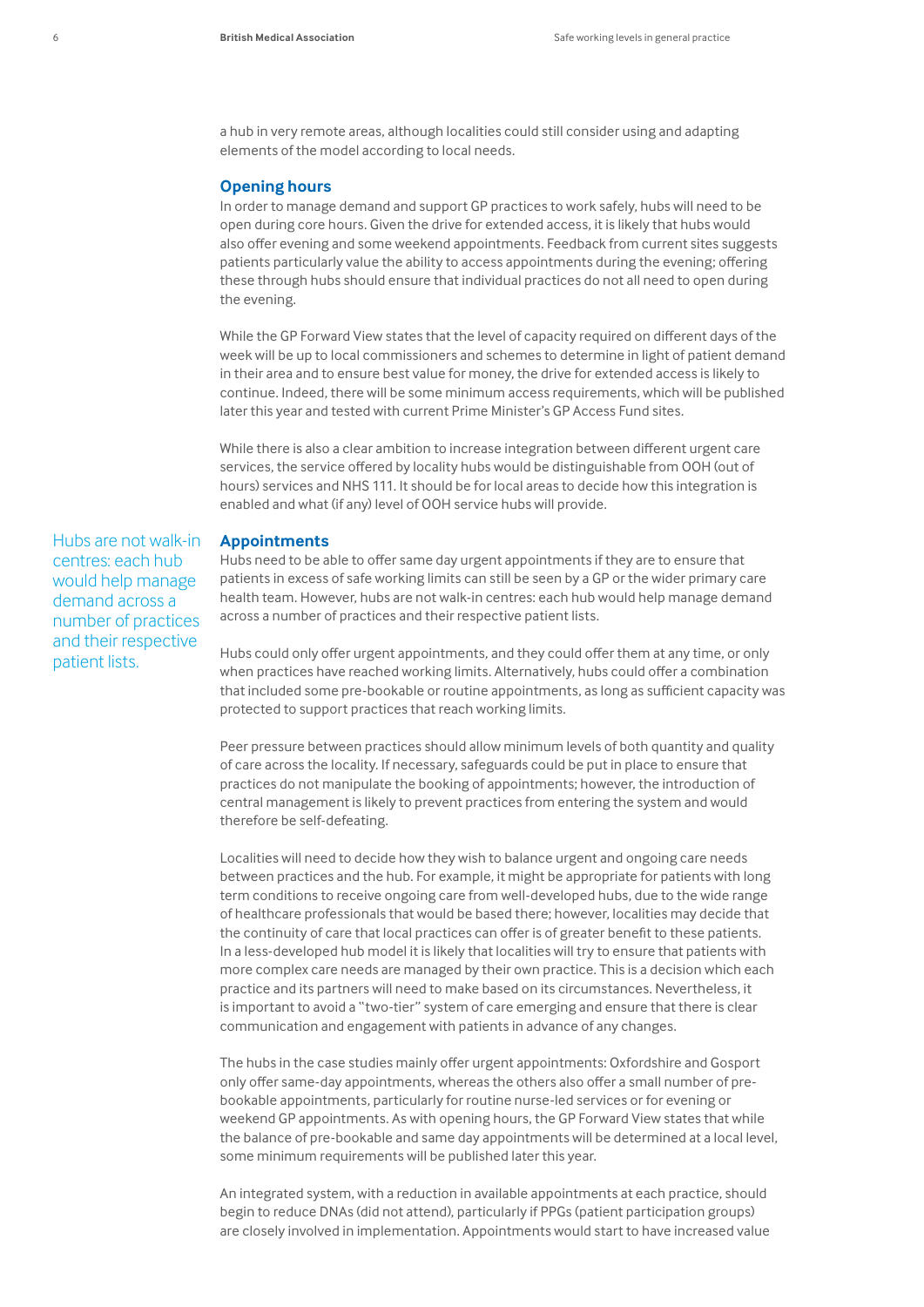merely by becoming less available, although this must be combined with continued efforts to support self-care and patient education.

### **IT**

Hubs will need to be able to access (and edit) patients' full medical records (with their consent) and may need to operate shared triage processes. Appropriate IT systems will be needed across practices and hubs to facilitate collaboration: there are numerous examples of this working successfully, not just in the locality hubs already in operation, but in the many extended access hubs established through the Prime Minister's GP Access Fund.

### **Triage**

There is mixed evidence as to the clinical and cost effectiveness of GP or nurse-led telephone triage for appointments within individual practices.<sup>8</sup> However, it is likely that GP practices working in partnership to provide a hub service would work together to provide a co-ordinated, consistent and efficient triage process. Practices will need to agree how to operate the process for hubs in their locality. For example, would there be a centralised triage system operating from the hub, or would individual practices or small clusters carry out triage locally? And who would be carrying it out? The proper selection and training of triage clinicians should lead to a more consistent and effective system.

Formal evaluation of triage processes in the hubs currently operating has not yet been completed, but it will be important for localities to share best practice as it develops. As hubs become more widespread a national training system would help ensure co-ordination and appropriate quality standards. This is particularly important, as there appears to be a wide range of experiences from triage, and this may be due to a lack of co-ordination in selecting and training key personnel.

### **Workforce and services**

To support practices that reach working limits, hubs must, as a minimum, offer GP appointments. The size of the GP workforce needed in each hub would obviously depend on the level of demand across the locality relative to practices' capacity. If the service also offered pre-bookable appointments, then there would need to be sufficient capacity in the workforce to cover this.

If they are to provide the necessary additional capacity and reduce demand on GPs' time, hubs must make use of the wider healthcare workforce.

While recruitment to general practice is challenging, hubs offer an opportunity for workforce development and more flexible or diverse career paths. For example, GPs might be attracted by the opportunity to undertake triage, to work in a multi-disciplinary environment, or to focus on urgent care without responsibility for patients' ongoing management. GPs could choose to work solely in the hub, or both partners and sessional GPs could choose to split their time between the hub and their local practice. Creating new, flexible career options can only help with workforce retention and may even encourage GPs to return to practice. If the hub was large enough it would also be able to attract and develop trainees.

Still, localities should seek to minimise the number of GPs needed to work in hubs. If they are to provide the necessary additional capacity and reduce demand on GPs' time, hubs must make use of the wider healthcare workforce. The simplest locality hub model should include practice nurses or ANPs (advanced nurse practitioners) working alongside GPs. A more developed model could offer a wide range of services. Working at scale to provide this range will help manage demand more effectively across the locality and offer the most value to patients, clinicians and commissioners. Some healthcare professionals would be able to offer routine services on behalf of all local practices; others may be able to address urgent care needs. Some may be able to support both aspects. The case studies in this paper highlight some of the possibilities that are already used, planned, or being considered. For example, Southwark offers GP and ANP appointments, whereas Gosport also offers ECP (emergency care practitioner), paediatric and physiotherapy appointments.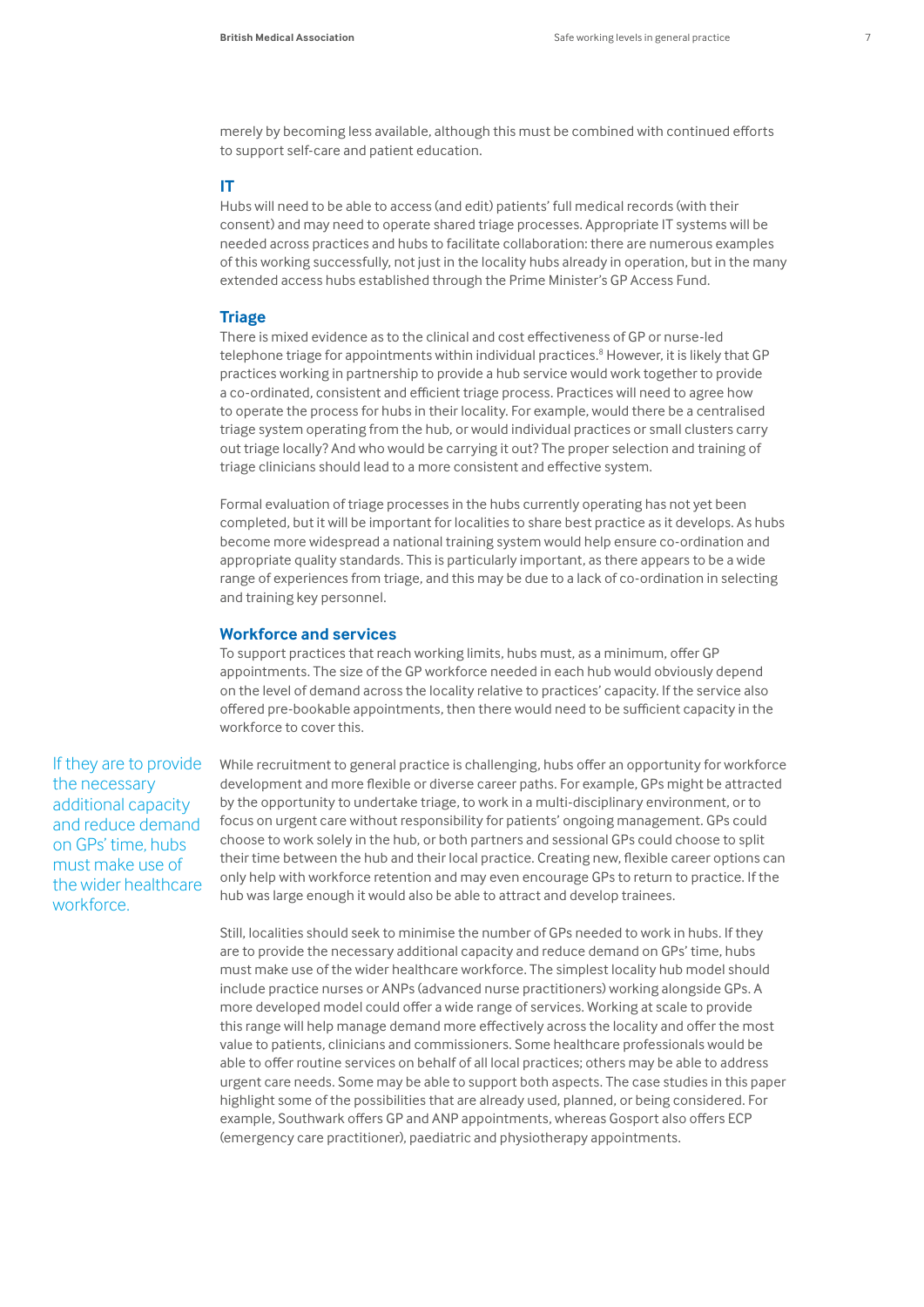An indicative list of roles that could be based in a hub might include: physiotherapists; health care assistants; physician associates; pharmacists; mental health practitioners; specialist nurses (such as emergency, paediatric or respiratory); paramedics; and radiographers.

As at the practice level, different workforce models will work well in different areas, depending on local demand and structures. In general, the recommendation from the Primary Care Workforce Commission's recent report should apply equally to hubs: a particular staffing model or ratio (for example GP or practice nurse per head of population) should not be specified.<sup>9</sup> However, some national targets, such as the ambition in the GP Forward view to fund enough clinical pharmacists to provide one per 30,000 patients, may influence decisions in localities. It will be important for existing hubs to share their experiences of workforce needs as they begin to expand the range of services that they offer.

# **Principles**

Locality hubs offer a GP-led model that could be commissioned to help manage demand and support GPs to practice safely. Based on the above considerations, and the experience in the case studies, the following principles should inform the development and implementation of the hubs:

- **Sufficient recurrent funding:** Recurrent funding channelled through practices, which provides sufficient additional capacity, is essential if hubs are to provide sustainable support.
- **Flexibility in the model according to local need:** The model should be developed and adapted according to local patient need, structures and geography.
- **Core opening hours:** Hubs must be open during core hours to effectively manage workload across practices and, taking into account local demand, could also offer extended access.
- **Co-ordinated triage:** Practices will need to agree locally how to work together to provide a co-ordinated and consistent triage process, learning from service evaluations and emerging good practice.
- **A range of services:** Hubs should make use of the wider healthcare workforce to provide the necessary additional capacity and reduce demand on GPs.
- **Collaboration supported by IT systems:** Appropriate IT systems must be put in place to enable the full sharing of medical records. Localities should be supported in learning from the numerous examples across the country where this already works successfully.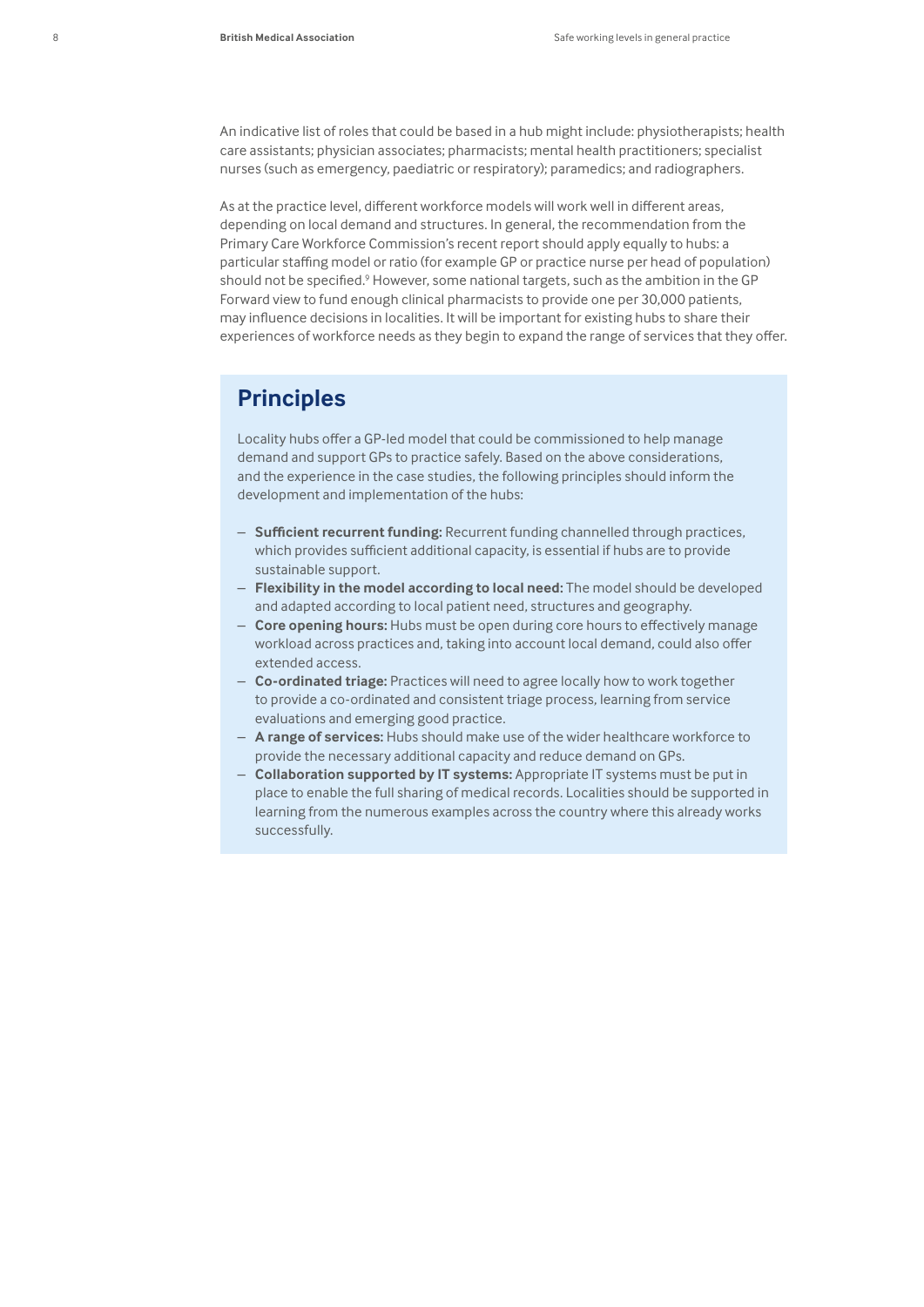# **ase studies**

The case studies in this paper provide an overview of five different models that are already being trialled. Not all of the hubs were designed to provide an "overflow" function. Some seek to absorb demand for urgent same day appointments across core and extended opening hours. Others also offer some pre-bookable appointments, often utilising a wider primary care workforce. If working limits were to be introduced, localities could choose, with appropriate support, to incorporate the "overflow" function into their service, as they share many of the principles of a locality hub model.

It should also be noted that the hubs in the case studies are all at varying stages of development, so do not illustrate the end-point of potential development. Expansion plans include increasing the opening hours, number of practices covered and the range and number of healthcare professionals.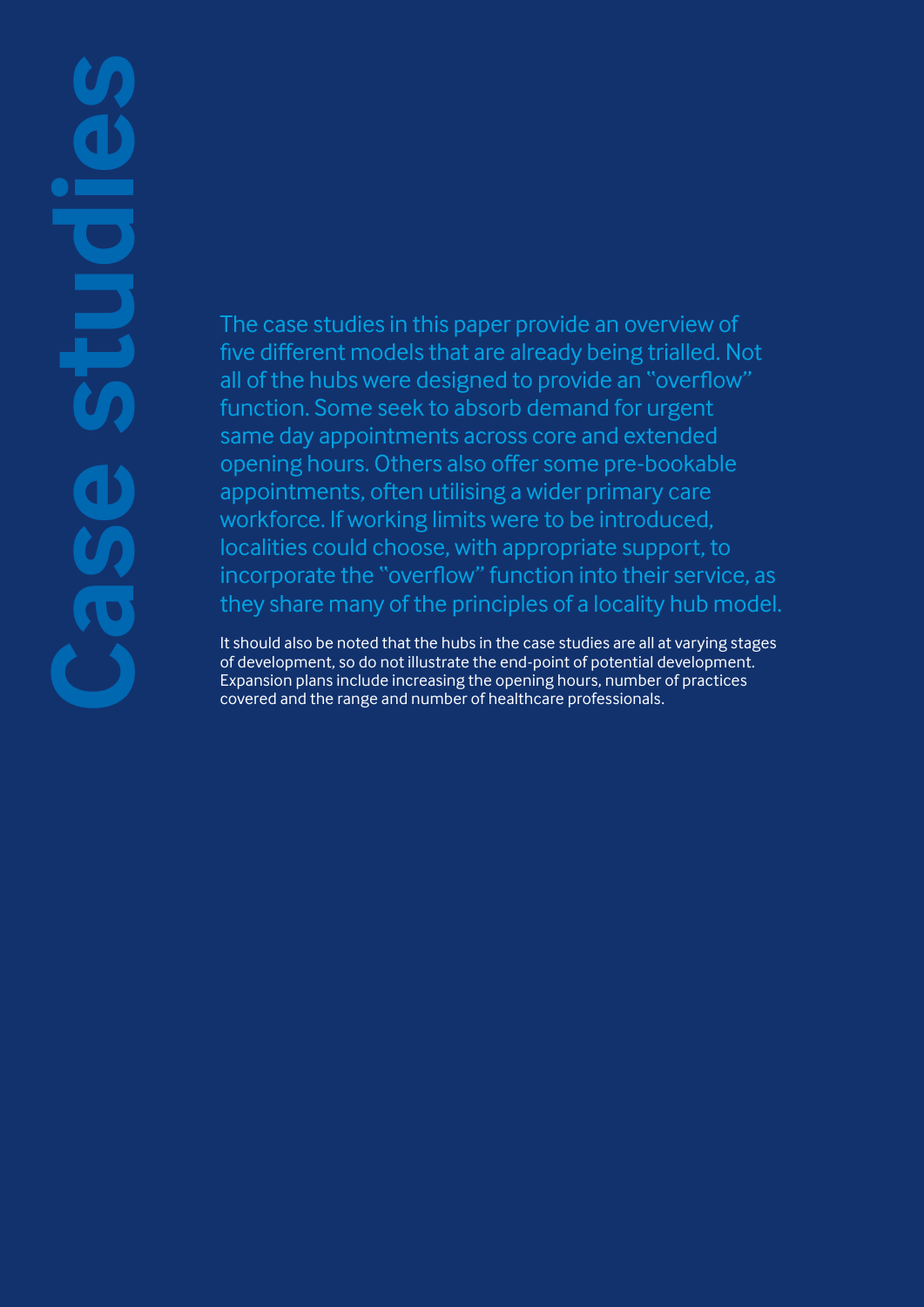# **Oxfordshire Neighbourhood Access Hubs**

### **Scale**

There are six hubs currently being piloted by the PML (Principal Medical Ltd) GP Federation, which contains 35 practices from across Oxfordshire, covering a population of 350,000. Each hub therefore covers approximately 58,000 patients from five or six practices.

### **Funding**

The scheme is funded through the second wave of the Prime Minister's Access Fund, as part of a larger £4.9m bid from federations throughout Oxfordshire.

### **Operation**

Appointments are only available to patients via their GP practice. The majority of hubs are open 9am-6pm although there is early evening provision in some areas. The hubs are reserved for same day urgent appointments and are designed to provide an overflow facility, releasing capacity for practices to offer more routine appointments and give more time to patients with complex conditions. Hubs have full access to patients' medical records through EMIS.

### **Triage**

Practices operate their triage individually, although they are working towards some locally agreed standards. The effectiveness of referrals and triage across the practices will form part of an evaluation of the hub. Patients can still choose to go to their practice rather than the hub, particularly if they have transport issues.

### **Services**

All of the hubs offer GP appointments and some also offer ANP (advanced nurse practitioner) appointments. At any given time, each hub is staffed by one or two (occasionally three) GPs, and in some areas one ANP.

There is a mixture of employment patterns: some GPs are salaried, some are locums and some are GP partners from the locality.

Similarly, some ANPs are salaried whereas some are agency staff. ANP recruitment has been particularly challenging, and has limited the number of hubs able to offer ANP appointments.

### **Evaluation and future development**

The hubs opened in autumn 2015 and a formal evaluation is underway, but feedback from patients has been very positive and the service has been well used by almost all practices. Some geographical differences have been noticed, with lower usage in the most rural areas. This too will be analysed in more detail within the evaluation. It is expected that further funding will be found to continue the scheme after the existing funding runs out in summer 2016, although there are currently no plans to extend the range of services.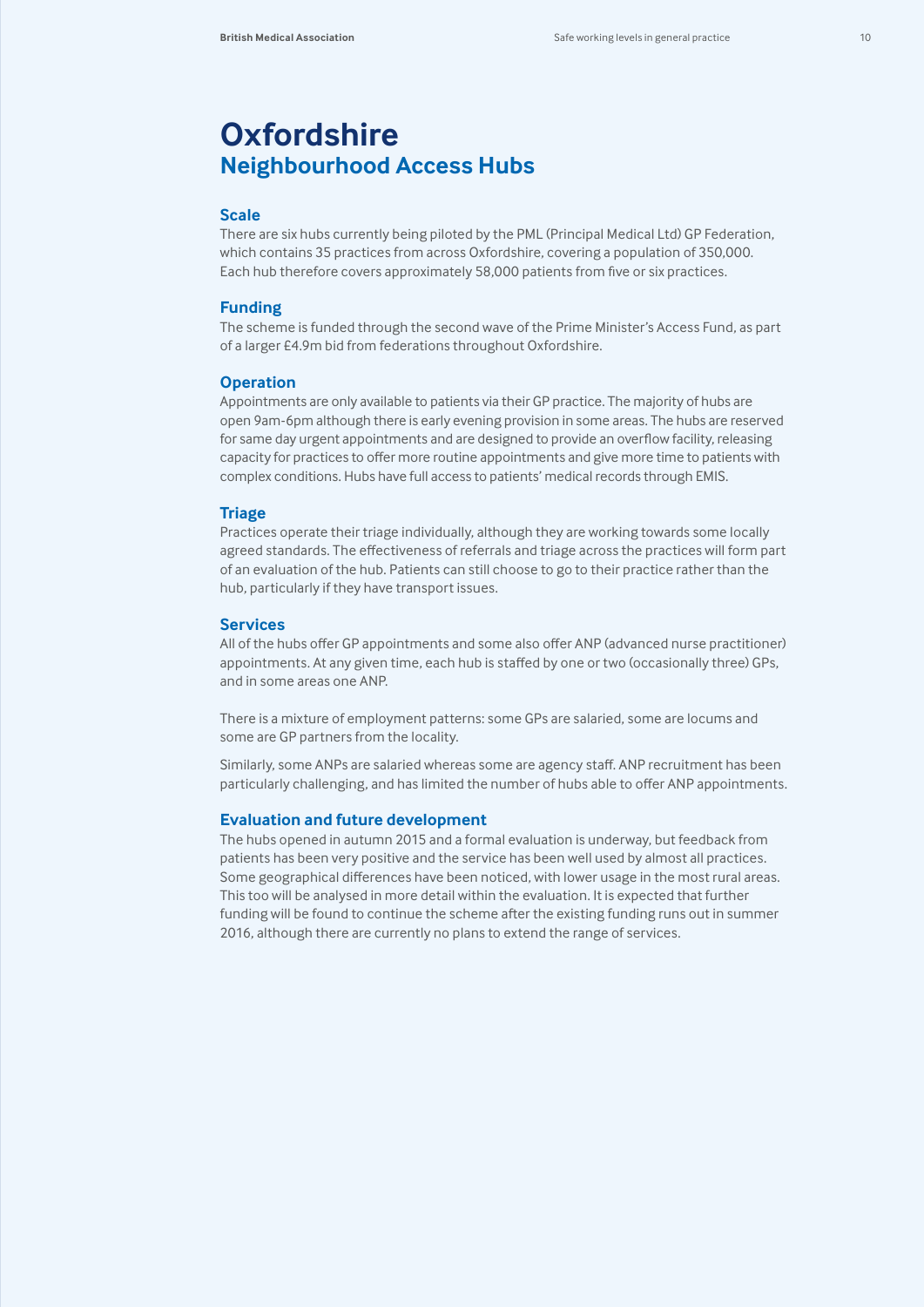# **Lambeth GP Access Hubs**

### **Scale**

There are four hubs currently being piloted by the Lambeth GP Federations, which contain 47 practices from across the three federations in Lambeth, covering a population of 378,000. Each hub therefore covers approximately 94,500 patients, or nine or ten practices.

### **Funding**

The scheme was awarded £3.5m from the second wave of the Prime Minister's Access Fund and Lambeth CCG committed a further £1.5m.

### **Operation**

Appointments are only available to patients via their GP practice or the OOH provider. The hubs are open 8am-8pm Monday to Friday and 10am-6pm weekends and bank holidays. Patients are referred to a hub of their choice if there are no appointments available at their practice within 48 hours, or if they cannot attend during their practice's usual opening times. All 47 practices use EMIS and hubs have full access to patients' medical records.

### **Triage**

Practices operate their triage individually. The OOH service also operates a clinical triage process and can arrange appointments at the hub.

### **Services**

The hubs offer GP, nurse and telephone consultations. GPs in the hubs all practice locally.

### **Evaluation and future development**

The hubs opened in autumn 2015 and following an extension of funding, an evaluation is due to be undertaken.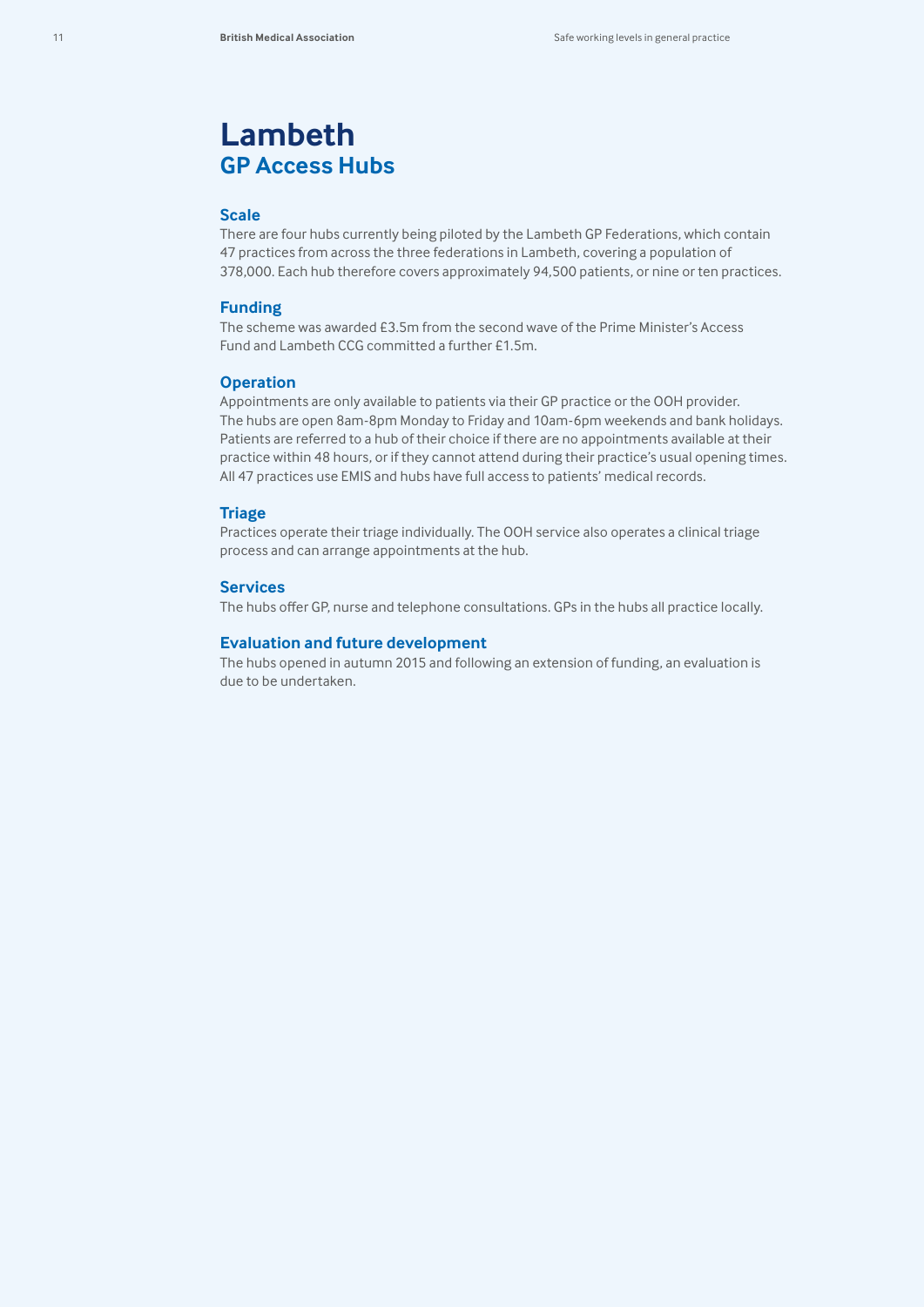# **Gosport GP Same Day Access**

### **Scale**

A hub is currently being piloted by four GP practices covering 39,000 patients within the FGSEH (Fareham, Gosport, and South East Hampshire) Primary Care Alliance.

### **Funding**

The FGSEH Primary Care Alliance is part of the Better Local Care MCP vanguard in Hampshire and the hub is being funded through the vanguard programme.

### **Operation**

Appointments are only available to patients via their GP practice. The hub is open 8am-7pm Monday to Friday. The hub provides same day phone triage and face-to-face appointments. It is based at the Gosport War Memorial Hospital, which was chosen for its central location. There have been some concerns regarding parking, given its location in a hospital. Patients who cannot travel will still be seen at home or at their local practice. All practices in Gosport use EMIS and the hub has full access to patients' medical records.

### **Triage**

Patients seeking a same day appointment ring their own practice where the receptionist will take initial details. Patients are then called back through a centralised triage process in order of clinical priority, as determined by the triaging clinician. If the telephone consultation cannot address the patient's concern, an appointment at the hub will be offered with a GP or appropriate healthcare professional.

### **Services**

The hub offers GP, ANP, ECP (emergency care practitioner), paediatric and physiotherapy appointments. Staff are provided by the four participating practices.

### **Evaluation and future development**

The hub launched at the beginning of 2016; monitoring is ongoing and if the pilot is found to be successful it is expected that some or all of the other seven practices in Gosport will join the service.

In the first six weeks, 5,500 patients were referred to the service: 61% had their needs met on the telephone and the remaining 39% attended a face-to-face appointment. Of these patients, approximately 40% saw a GP, 40% a nurse, 10% a paediatric nurse and 10% a physiotherapist.

Other healthcare professionals, such as pharmacists, may be added in the future and given the co-location with other NHS community providers based at the hospital, there is the potential to increase integration across a range of services.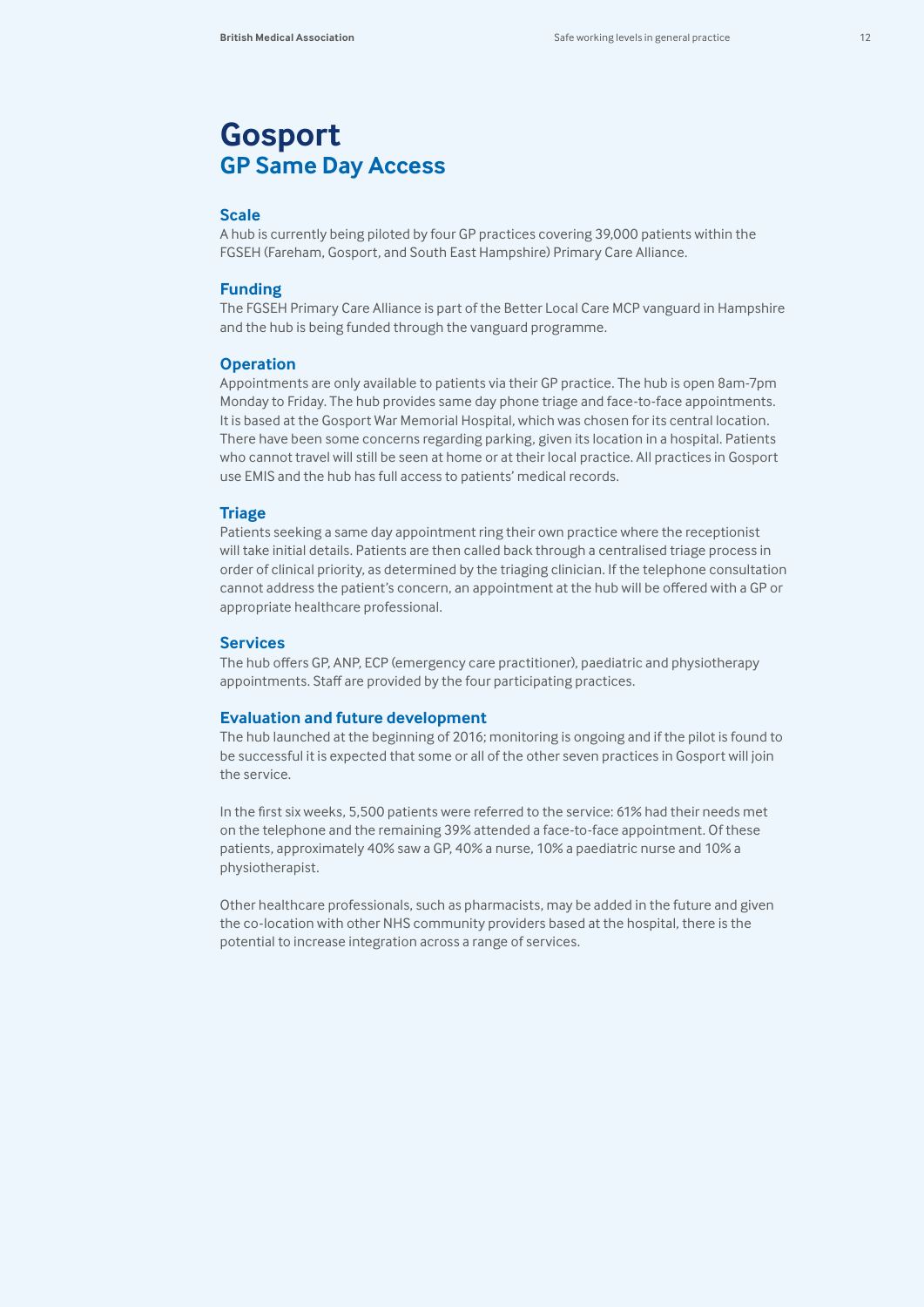# **New Forest The Practice**

### **Scale**

A Primary Care Access Centre, known as The Practice, has been set up by the seven GP Practices in South West New Forest working in partnership, covering 70,000 patients.

### **Funding**

The hub has received £0.8m through the second wave of the Prime Minister's Access Fund. South West New Forest is also one of three localities in the Better Local Care MCP vanguard in Hampshire. Funding from this has helped establish local structures and cover some clinical and managerial time.

### **Operation**

Appointments are available to patients via their GP practice, or from The Practice directly when it is open but their local practice is closed. It is open 8am-8pm, seven days a week and provides a mixture of same day and pre-bookable appointments. It is based at Lymington Hospital, but patients are encouraged to view it simply as an extension of their own practice. It has full access to patients' medical records and shares a VoIP (voice over internet protocol) phone system with local practices so calls can be transferred across sites.

### **Triage**

During normal hours patients ring their own practice; the receptionist will direct them to the Practice if appropriate. Patients can ask specifically for an evening or weekend appointment at The Practice.

### **Services**

The Practice offers GP and nurse appointments; there is one GP working at any one time. There is a mixture of employment patterns among those GP working sessions: some are partners in local practices, some are partners from outside of the immediate locality and some are sessional GPs, including recently qualified and partially retired.

### **Evaluation and future development**

The Practice opened in September 2015 and has received excellent feedback from patients via the Friends and Family Test, an NHS feedback tool. The lack of recurrent funding has posed challenges and has prevented a permanent, expanded workforce from being established. However, following a successful trial at one local practice, four MSK (musculoskeletal) practitioner sessions will be added to The Practice each week. Plans for a pharmacist will be considered later in the year, as will closer integration with the existing nurse-led minor injury unit that is located on the same site. Integration with the OOH service could also be explored.

With recurrent funding the service would likely be expanded to a minimum of two GPs per session, and additional clinical staff, such as a mental health worker, could be employed. The Practice could also offer other services on behalf of local practices, such as travel clinics, childhood immunisations and wound care.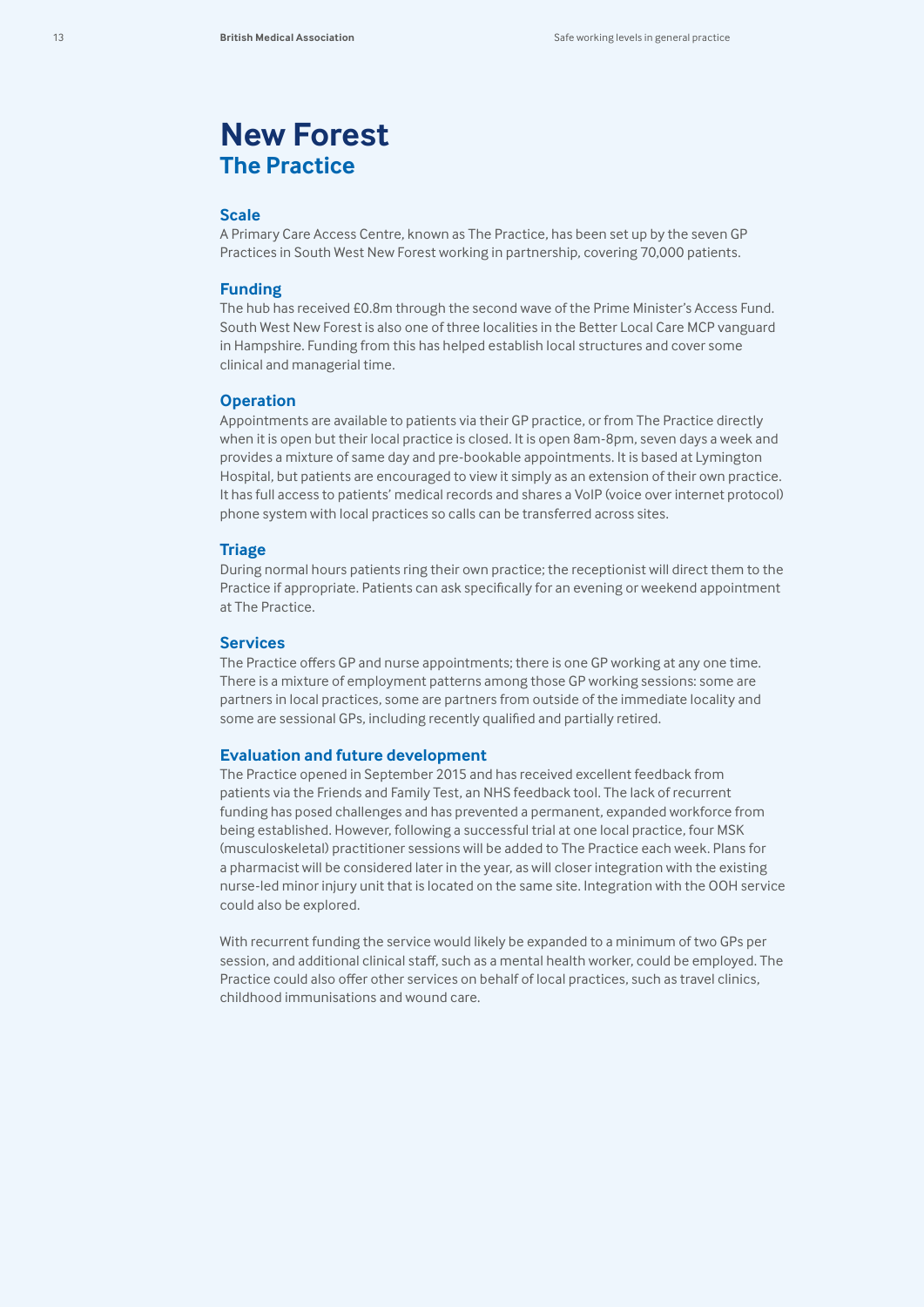# **Southwark Extended Primary Care Access Hubs**

### **Scale**

Southwark operates an Extended Primary Care Service from two hubs, one for each of the two GP Federations in Southwark that together cover 44 practices and 305,000 patients. Each hub therefore covers approximately 152,500 patients, or 22 practices.

### **Funding**

The two GP Federations together received £0.975m from the first wave of the Prime Minister's Access Fund to support infrastructure, GP engagement and set-up. Southwark CCG invests £2.1m to fund recurrent service costs.

### **Operation**

Appointments are available to patients via their GP practice or the OOH provider. The hubs are open 8am-8pm, seven days a week. They offer appointments for same day, urgent care needs, although one of the hubs also offers some appointments for routine tests, dressings and contraception. The service seeks to enable patients with more complex needs that are better managed by their own GP to be seen in their local practice. Patients are referred to the hubs if there are no appointments available at their practice, or if it is outside of their practice's opening times. EMIS is used across the locality to ensure both hubs have full access to patients' medical records.

### **Triage**

Practices operate their own clinical triage where a nurse or GP will offer telephone advice and arrange for a face-to-face appointment if appropriate. The OOH service also operates a clinical triage process and can arrange appointments at the hubs.

### **Services**

The hubs offer GP and ANP appointments.

### **Evaluation and future development**

The first clinic launched in November 2014, the second in April 2015, and from April 2015 to January 2016, a total of 36,294 additional appointments were offered through the service. Formal evaluation has not yet been concluded but there plans to expand the service during 2016 to deliver broader primary care services, routine appointments at weekends (including blood pressure management, dressings and cervical screening) and central provision of a telephone management of patients system. Access to GP appointments in Southwark has been a consistent problem in recent years and feedback suggests patients have valued the additional capacity.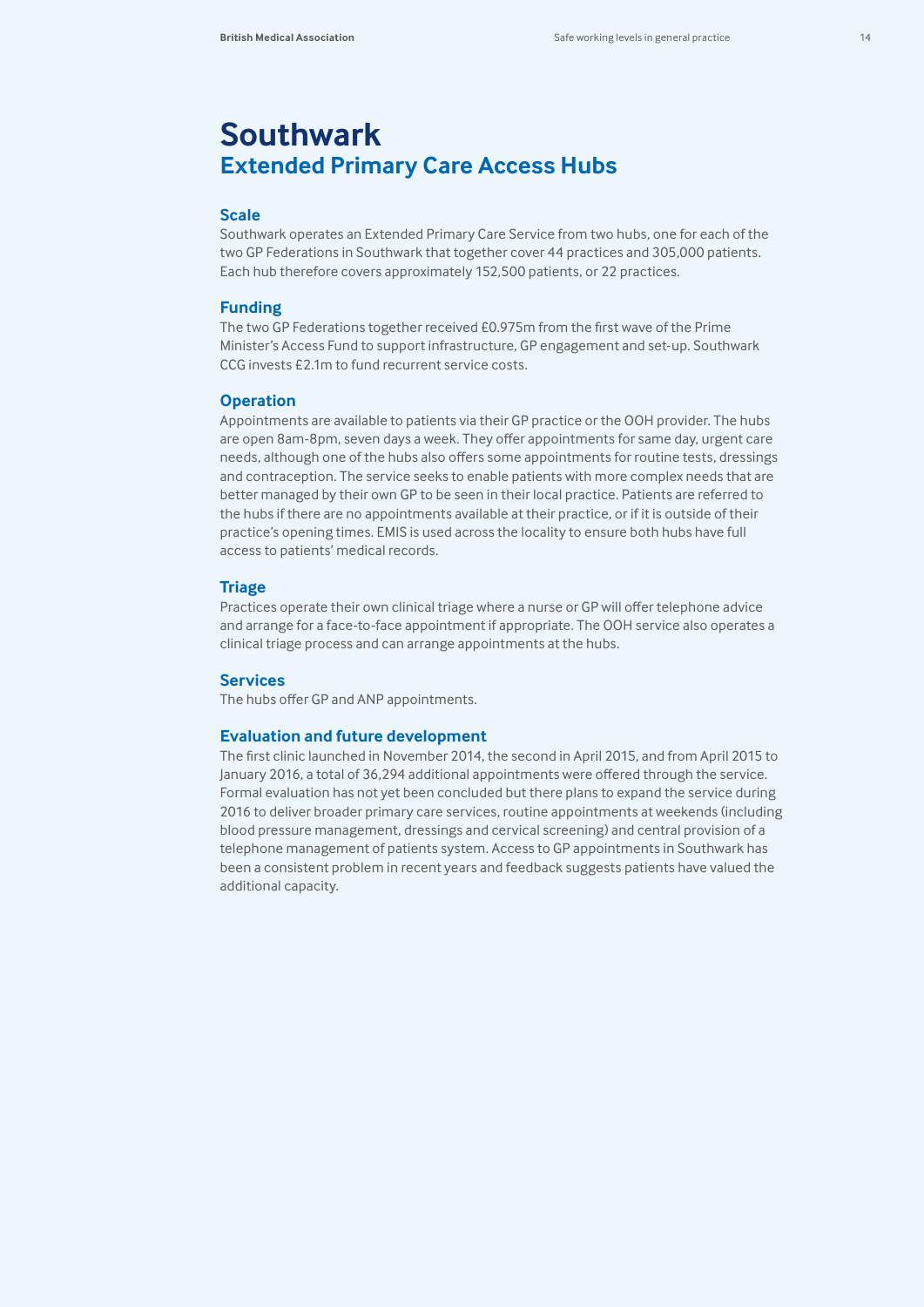## **References**

- 1 BMA (2016) *Responsive, safe and sustainable: our urgent prescription for general practice* www.bma.org.uk/-/media/files/pdfs/working%20for%20change/urgent%20 prescription%20for%20general%20practice/20160280%20responsive%20safe%20 and%20sustainable%20our%20upgpfinal.pdf?la=en
- 2 NHS England (2016) *General Practice Forward View* www.england.nhs.uk/wp-content/uploads/2016/04/gpfv.pdf
- 3 The King's Fund (2016) *Understanding pressures in General Practice* www.kingsfund.org.uk/sites/files/kf/field/field\_publication\_file/Understanding-GPpressures-Kings-Fund-May-2016.pdf
- 4 Royal College of General Practitioners (2015) document *Patient safety implications of general practice workload* www.rcgp.org.uk/policy/rcgp-policy-areas/~/media/ Files/Policy/A-Z-policy/2015/RCGP-Patient-safety-implications-of-general-practiceworkload-July-2015.ashx
- 5 Health and Social Care Information Centre (2016) *General and Personal Medical Services, England, 2005-2015 Provisional Experimental statistics* http://digital.nhs.uk/catalogue/PUB20503/nhs-staf-2005-2015-gene-prac-rep.pdf
- 6 Mary McCarthy *Sustainable general practice: looking across Europe* British Journal of General Practice Jan 2016, 66 (642) 36
- 7 NHS Alliance and Primary care Foundation (2015) *Making time in general practice*
- 8 The University of York, Centre for Reviews and Dissemination (2015) *Enhancing access in primary care settings* www.york.ac.uk/media/crd/Ev%20briefing\_Enhancing%20 access%20in%20primary%20care.pdf
- 9 Primary Care Workforce Commission (2015) *The future of primary care creating teams for tomorrow* www.hee.nhs.uk/printpdf/our-work/hospitals-primary-community-care/ primary-community-care/primary-care-workforce-commission